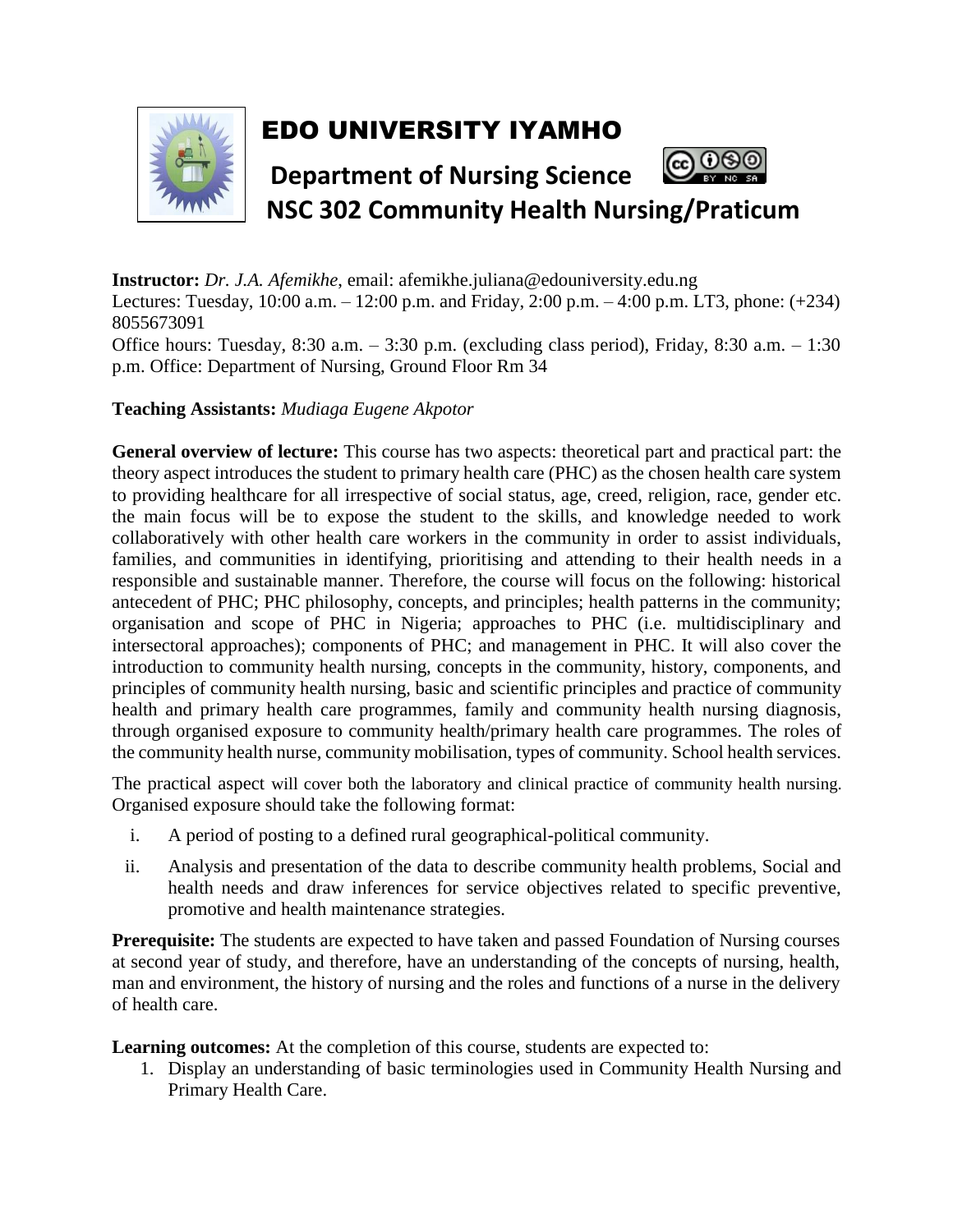- 2. Give the historical account of Community Health Nursing and Primary Health Care.
- 3. Demonstrate ability to distinguish between Community Health and personal health.
- 4. Identify the principles, elements and components of Primary Health Care as well as the role of the Primary Health Care Nurse.
- 5. Appreciate the difference between Community Health Nursing Diagnosis and individual nursing diagnosis.
- 6. Identify major role and function of the Community Health Nurse.
- 7. Appreciate the importance of School Health Programme and the role of the School Health Nurse.

**Assignments:** the course is designed in such a way that the students will be assigned topics for term paper (due in week 10) in addition to a Midsemester Test (week 7) and a Final Exam (end of semester). This will be followed by a 6-week concentrated clinical posting to a comprehensive primary health care centre in a rural community, where students are expected to honed their practical skills using the theoretical knowledge gained in the class room. The concentrated clinical posting will also afford the students opportunity to carry out a community assessment, diagnosis, plan and implement community health nursing actions to resolve the diagnosis. Students will be expected to prepare a detailed report in Word document and PowerPoint which will be presented to the department of nursing science at the end of the posting.

**Grading:** We will assign 5% of this class grade to term paper, 10% for the mid-semester test, 35% for the community posting project report presentation and 50% for the final exam. The Final exam will be comprehensive.

**Textbooks**: The recommended textbooks for this class are as stated: Title: *Community/public health nursing: Promoting the health of populations* Authors: J. A. Allender, C. Rector, K. D. Warner Publisher: Wolters Kluwer Health/Lippincott Williams & Wilkins, 7th Edition ISBN: 13: 978-0-7817-6584-8 Year: 2010

Title: *Community health nursing* Author(s): B. T. Basavanthappa Publisher: Jaypee Brothers Medical Publishers (P) Ltd, 2nd Edition ISBN: 81-8448-096-2 Year: 2008

Title: *An introduction to community and public health* Author: J. F. Mckenzie, R. R. Pinger & D. M. Seabert Publisher: Jones and Barlett Learning, 9th edition, ISBN: 9781284108415 Year: 2018

**Courseware: - NSC 302 – Community Health Nursing/Practicum**